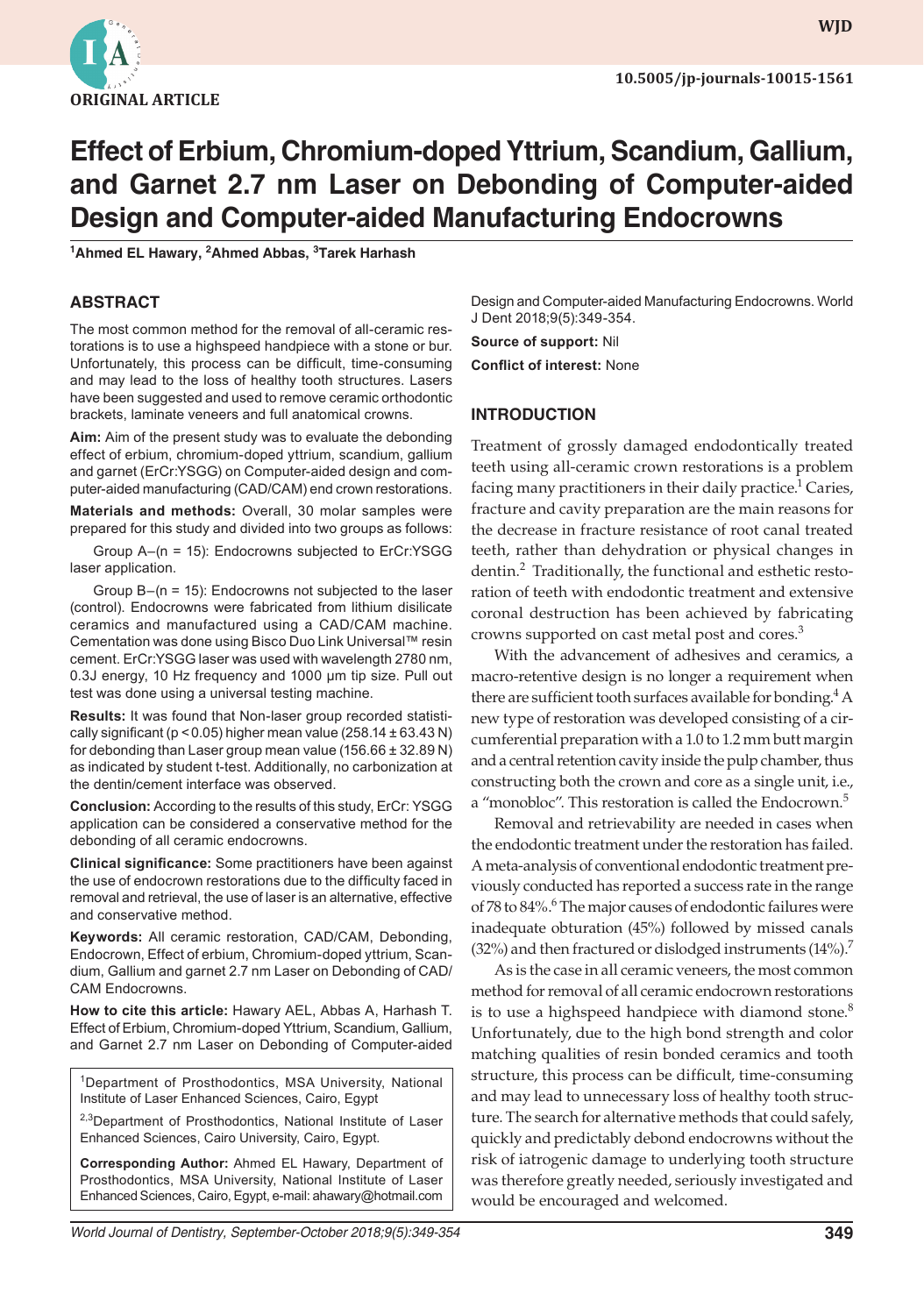Since the early 1995, lasers have been used experimentally to remove ceramic orthodontic brackets, which was afterward used in the debonding and removal of porcelain veneers and laminate veneers. Tocchio et al.<sup>9</sup> used Nd: YAG laser at a wavelength of 1060 nm. Oztoprak et al. $^{10}$ found that laser application significantly decreased the required debonding load for porcelain laminate veneers. Debonding was said to occur by three main effects, thermal softening, where the bonding agent is softened by heat. Secondly, thermal ablation where resin temperature is raised with high enough laser energy and finally thermally induced photoablation when laser energy interacts with the resin material. $9,11$ 

## **MATERIALS AND METHODS**

A total of 30 freshly extracted human teeth were selected for this study. They were inspected under proper illumination and magnification  $(x 2.5)$  to ensure the absence of cracks or fracture. Teeth of average crown length  $6 \pm 1$  mm, a mesiodistal dimension with average  $10 \pm 1$  mm and buccolingual dimension with average  $12 \pm 1$  mm were selected, while smaller teeth were discarded. The teeth were placed in sodium hypochlorite (NaOCl) 2.5% for 24 hours to remove any attached debris. Teeth were then stored in normal tap water during the experimentation period at room temperature.

The samples were then divided into two groups, Group A n = 15: endocrowns subjected to Er Cr: YSGG laser application and group  $B n = 15$ : endocrowns not subjected to the laser (control). The sample teeth were then placed within epoxy resin blocks. Teeth within their respective epoxy blocks were placed on a surveyor (BEGO paraflex, Bremen, Germany) with an attached straight handpiece (Fig. 1) and were marked at a level 1 mm above the cementoenamel junction, demarcating the level of decoronation. using a medium grit disc attached to the straight handpiece the

teeth were cut uniformly at the desired level. Access cavity and intracoronal endocrown preparation were performed using an Endo-Z bur (Fig. 2), followed by root canal treatment and obturation for all samples.

Rosetta® SM (HASS, Korea) lithium disilicate glass ceramic blocks were used for the fabrication of the endocrown copings. Scanning of the prepared sample teeth using Freedom HD extra oral scanner, DOF inc.©, Korea and designing of the endocrown copings were performed using Exocad softwareVhf, Germany. Cement gap was designed to be 0.08 mm, and the occlusal surface was designed with an occlusal extension of 5 mm height and 3 mm thickness with a 2-mm wide channelwas added on the occlusal extension to provide a way of pulling the coping during testing (Fig. 3).

To fabricate the endocrown copings, animes-icore® (Germany) CORiTEC milling machine was used. After milling was completed, the endocrown copings were cemented to their respective samples using Bisco (Illinois, USA) Duo Link Universal™ resin cement, to



**Fig. 2:** Endocrown preparation



**Fig. 1:** Surveyor with attached handpiece



**Fig. 3:** Designing of the endocrown copings with occlusal extension and channel

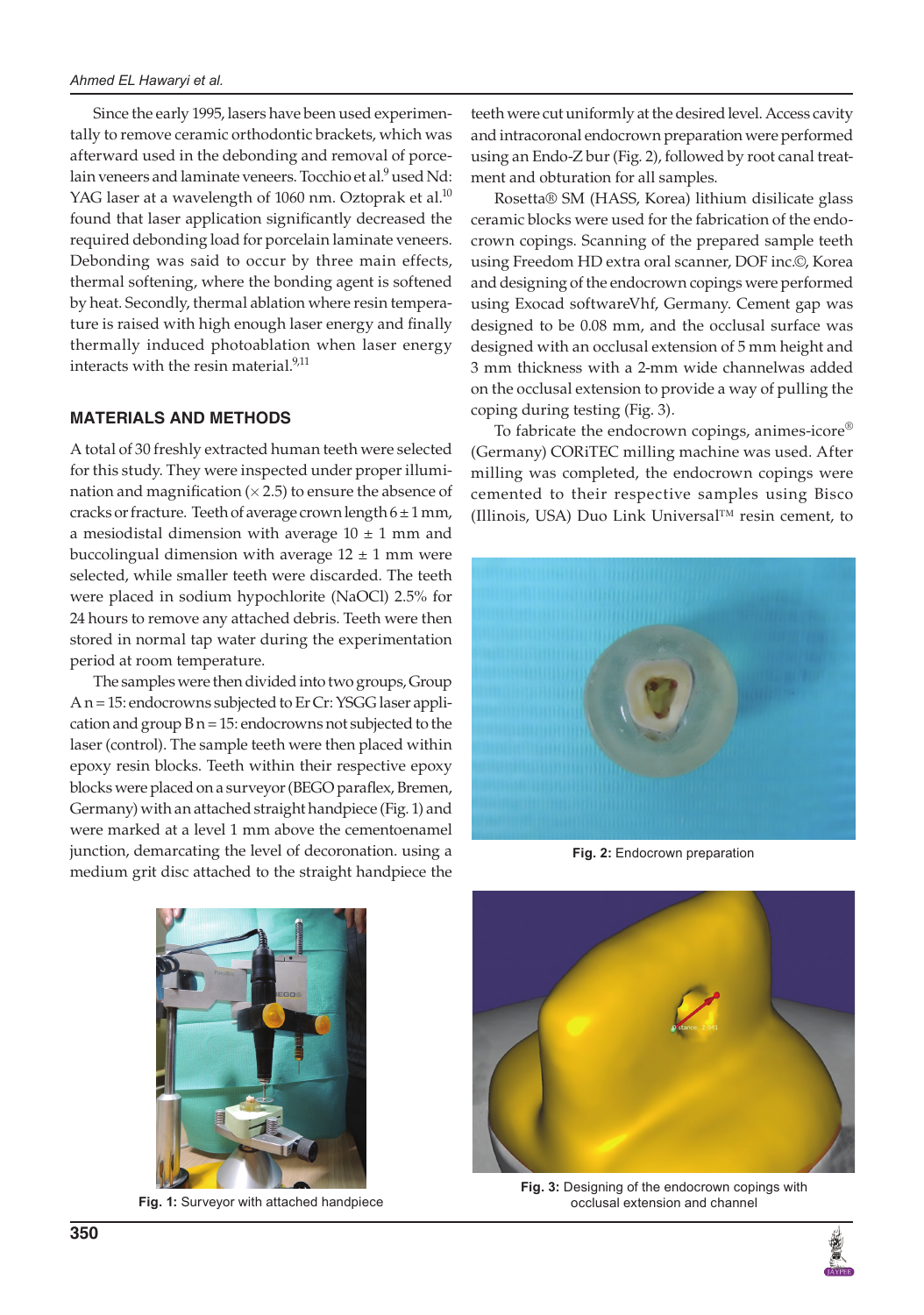ensure the standardization of the cementation procedure a custom-made cementation device was used for these procedures (Fig. 4). All samples then underwent 5000 thermocycling cycles with dwell times set at 25 seconds in each water bath with a lag time of 10 seconds in between.

Lasing was performed using a Waterlase iPlus, BIOLASE© Inc. (Irvine, USA) ErCr: YSGG (erbium, chromium-doped yttrium, scandium, gallium, and garnet) unit, under the laser parameters shown in Table 1. Laser irradiation was started on the occlusal surface of the samples, the irradiation tip was moved in a back and forth movement, like painting the surface with imaginary 2 mm stripes, starting from one contact point to the other for 30 seconds. This was repeated three more times covering the whole of the occlusal surface, after which, the same irradiation pattern was performed along the buccal and lingual walls. Finally, the proximal walls were irradiated in the same fashion but in a direction parallel to the long axis of the tooth (Fig. 5). This pattern resulted in a total irradiation time of approximately 4 minutes, and the irradiation distance was 5 mm away from the ceramic surface, no changing in the transparency of the ceramics or discoloration was observed during irradiation.

Pull out testing of the samples using a universal testing machine (Model 3345; Instron Industrial



**Fig. 4:** Custom made cementation device

| Table 1: Laser parameters |  |
|---------------------------|--|
|---------------------------|--|

| Wavelength            | 2780 nm             |
|-----------------------|---------------------|
| Energy                | $0.3$ J             |
| <b>Pulse Duration</b> | $60 \mu s$ (H-mode) |
| Frequency             | $10$ Hz             |
| Average Power         | 3 W                 |
| Peak Power            | 5000 W              |
| <b>Tip Size</b>       | MZ10 (1000 µm)      |
|                       |                     |

*World Journal of Dentistry, September-October 2018;9(5):349-354* **351**

Products, Norwood, USA) was performed with a load cell of 5000 N and data were recorded using Bluehill Litecomputer software. The endocrown coping was suspended from the upper movable compartment of the testing machine by orthodontic wire loop (1.5 mm) through the hole made during milling. The device wassubjected to a slowly increasing upward vertical load (5 mm/min) until total dislodgment of the crown. The load required to dislodgment was recorded in Newton.

#### **RESULTS**

The results were analyzed using Graph Pad Instat (Graph Pad, Inc.) software for windows. A value of p <0.05 was considered statistically significant. Continuous variables were expressed as the mean and standard deviation. After homogeneity of variance and normal distribution of errors had been confirmed, a student t-test was done for compared pairs. Sample size  $(n = 15)$  was large enough to detect large effect sizes for main effects and pair-wise comparisons, with the satisfactory level of power set at 80% and a 95% confidence level. Descriptive statistics of retention (N) showing mean, standard deviation (SD), minimum, maximum and 95% confidence intervals (CI) (low and high) values for both lased and non-lased are summarized in Table 2 and graphically drawn in Graph 1.

It was found that the retention mean  $\pm$  SD values recorded for the laser group were  $(156.66 \pm 32.89 \text{ N})$  with the minimum value (106.25 N) and the maximum value  $(232.02 \text{ N})$ . Meanwhile, the retention mean  $\pm$  SD values recorded for the non-laser group were  $(258.14 \pm 63.43 \text{ N})$ with the minimum value (155.96 N) and the maximum value (253.09 N).The non-laser group recorded statistically significant (p < 0.05) higher mean value (258.14  $\pm$ 63.43 N) than Laser group mean value  $(156.66 \pm 32.89 \text{ N})$ as indicated by student t-test.



**Fig. 5:** Laser irradiation of the samples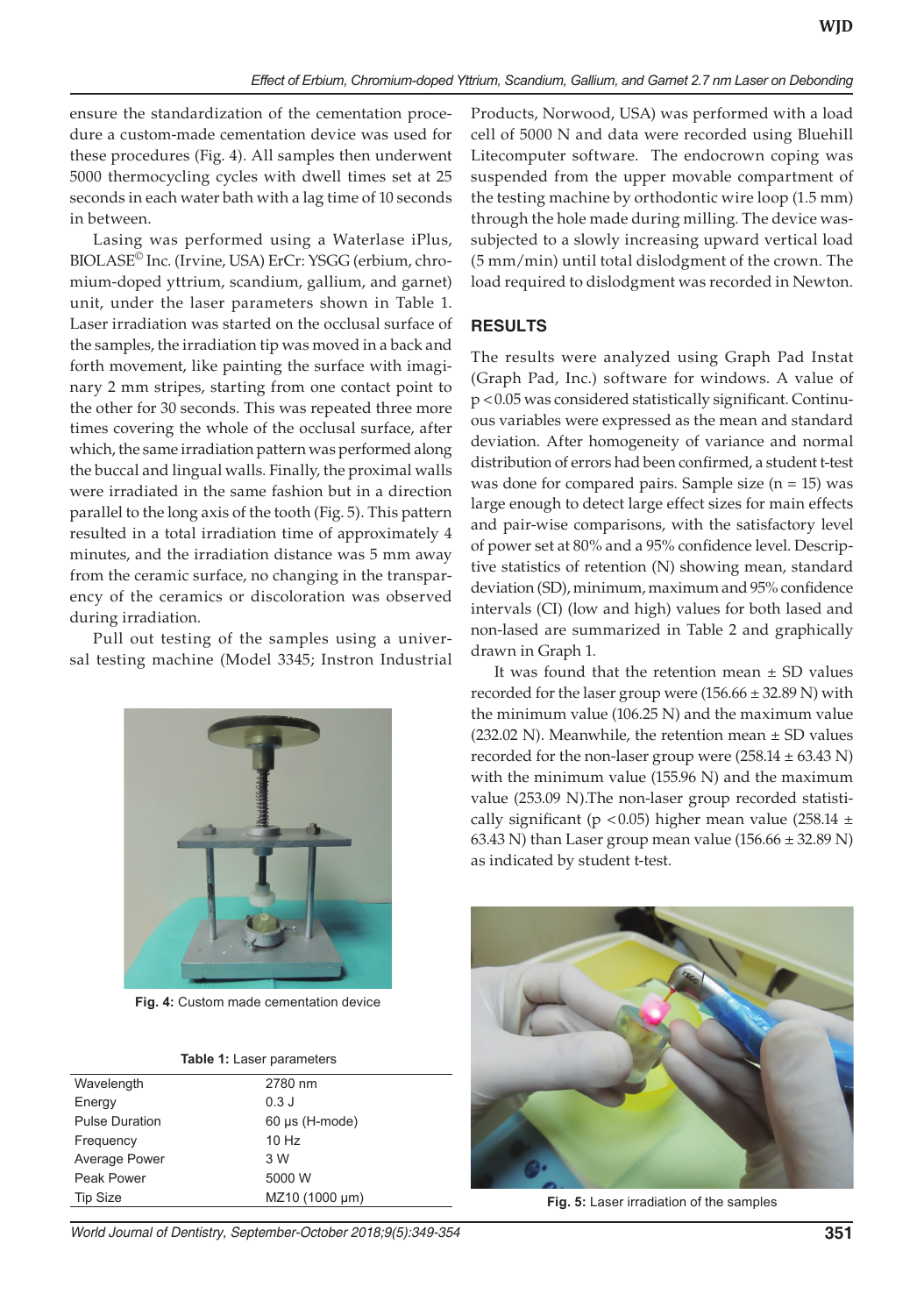|          |             |        |       | Range  |        | 95%CI  |        |  |
|----------|-------------|--------|-------|--------|--------|--------|--------|--|
| Variable |             | Mean   | ± SD  | Minim. | Maxim. | _ower  | Upper  |  |
| Group    | A-Laser     | 156.66 | 32.89 | 106.25 | 232.02 | 138.44 | 174.87 |  |
|          | B-Non-laser | 258.14 | 63.43 | 155.96 | 253.09 | 223.01 | 293.26 |  |





**Graph 1:** Column chart showing retention results mean values for both lased and non-lased groups

# **DISCUSSION**

Recently, CAD/CAM endocrowns has served as a new method for restoring endodontically treated teeth instead of using a post and core.<sup>12</sup> Endocrowns are onlays that build up and restores damaged coronal potion of a tooth, having an extension into the pulp chamber of said tooth.<sup>13</sup> This extension serves to provide better stabilization and improve adhesion of the restoration.<sup>14</sup> Usually, removal of endocrown restorations was done using a diamond stone or bur, this process was difficult, time consuming and unconservative.

In this study, natural human caries free molars were selected for clinical simulation, as recommended by Aktas et al.<sup>15</sup> Decoronation of the tooth was performed using a surveyor to insure uniformity across all samples, it was done at a level of 1 mm above the cemento-enamel junction in accordance with Rocca et al.<sup>16</sup> Milling of the endocrown samples was done using a CAD/CAM machine to provide predictable quality to the final restoration as well as save time. The use of CAD/CAM offers a more accurate fit, higher durability and more ease of construction, by eliminating human error.<sup>17</sup> Prepared teeth were scanned, and an  $80$ -µm relief $^{18}$  cement space was chosen when designing the endocrown copings, this amount of space was considerate optimal by Wilson et al.<sup>19</sup> finding out that there was a significant correlation between increased cement space and decreased seating time and seating discrepancy. The occlusal surface of the endocrown coping was designed with a 5 mm occlusal extension having a 2 mm channel to allow the pulling the copings during retention testing, as was recommended by Saryazdi et al.<sup>20</sup>

Adhesive cementation of all-Ceramic restorations is achieved through resin based luting cements, which require conditioning of both the tooth and the restoration surface before application of the luting resin cement. In this study conditioning of the tooth surface was done through a combination of selective etching and bonding. Although, Peumans et al.,<sup>21</sup> claimed that additional selective etching of enamel does not significantly affect the bonding of ceramic restorations, selective etching was done using 37% phosphoric acid on enamel to ensure maximum bonding and higher retention rate between the restoration and prepared teeth as concluded by Szesz et al.<sup>22</sup>

In this present study it was decided against using abrasion in the conditioning of the endocrown samples because of the difficulty in production of uniform roughness on the fitting surface of the restoration and fear of the potential damage it may cause to the margin which might lead to poor marginal adaptation as noted by Fleming and Addison.<sup>23</sup> Acid etching was performed on the ceramic surface using 9.5% hydrofluoric acid creating a surface that is more accepting for bonding,  $24$ after which, the application of a silane coupling agent is of utmost importance to increase the chemical bond strength between the resin cement and the endocrown as recommended by Matinlinna et al.<sup>25</sup>

Debonding of all ceramic restorations is based on the thermal softening of the adhesive resin cement.10 This is achieved through thermal-mechanical interaction on the water content in those cements under laser application,  $26$  despite resin cements being generally less soluble that other luting cements, they still absorb water which in turn allows laser penetration and ablation.<sup>27</sup>

ErCr: YSGG laser was used in this present study as per the recommendation of Gurney et al. $,^{28}$  who stated that although it has a less coefficient and has less wavelength than Er: YAG lasers traditionally used in debonding procedure studies, ErCr: YSGG has the same strong absorption in water and lower absorption in hard dental tissues. Laser parameters used were set according to Gurney's study and the laser application procedure was based on the protocol first suggested in 2014 by Rechmann et al.<sup>29</sup> This protocol recommended that the tip be placed 5 mm away from the ceramic surface and then a cross hatch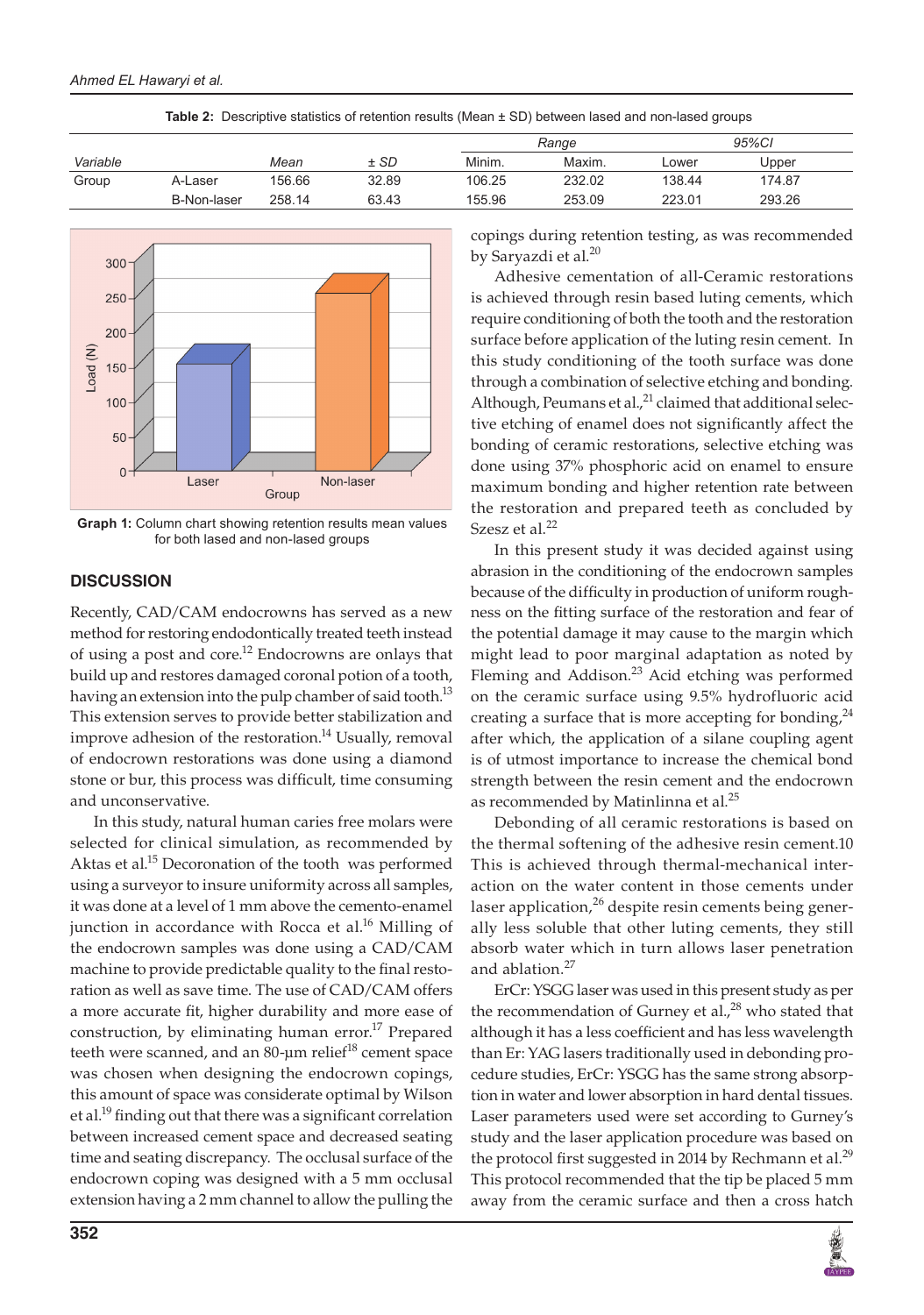pattern was drawn as if "painting with a paint brush" on the ceramic surface. This procedure resulted in between 3 to 4 minutes of laser irradiation.

Pull out test was chosen in this study, as it has several advantages over other testing methods,  $30$  such as having better stress distribution, the ability to test irregular surfaces and its efficiency in testing small areas. Results of the pull-out test showed statistical significance between both groups, those with laser application before debonding (group A) and those without (group B), this was in accordance with all previous studies regarding the effect of laser on debonding of either ceramic brackets, laminate veneers or full coverage crowns. But as of writing, this study is the first to prove it on endocrowns that have a much larger thickness than those previously mentioned especially in the intra-radicular portion of the endocrown present within the pulp chamber. Scanning electron microscope images of both the tooth and the restoration surface of group A showed both surfaces covered with the bonding cement indicating an adhesive failure of the cement upon laser application, which is in accordance with Morford et al.<sup>31</sup> findings.

### **CONCLUSION**

According to the results of this present study, laser application, specifically that of ErCr: YSGG could be considered an effective and conservative method for the debonding and subsequent removal of all ceramic endocrown restorations.

## **CLINICAL SIGNIFICANCE**

Some practitioners have been against the use of endocrown restorations because of the difficulty of its removal when needed, according to this present study it is advisable to use ErCr: YSGG laser in the conservative removal of such restorations.

## **REFERENCES**

- 1. Zahran M, El Mowafy O, Tam L, Watson P, Finer Y. Fracture strength and fatigue resistance of all ceramic molar crowns manufactured with CAD/CAM technology. J Prosthodont. 2008;17(5):370-137.
- 2. Schwartz R, Robbins J. Post Placement and Restoration of Endodontically Treated Teeth: A Literature Review. Journal of Endodontics. 2004;30(5):289-301.
- 3. Ree M, Schwartz RS. The Endo-Restorative Interface: Current Concepts. Dental Clinics of North America. 2010;54(2): 345–374.
- 4. Pissis P. Fabrication of a metal free ceramic restoration utilizing the monobloc technique. Pract Periodontics Aesthet Dent 1995;7:83-94.
- *World Journal of Dentistry, September-October 2018;9(5):349-354* **353**
- 5. Blindl A, Mormann W. Clinical evaluation of adhesively placed cerec endocrowns after two years. J Adhes Dent 1999;1:255-265.
- 6. Kojima K, Inamoto K, Nagamatsu K, Hara A, Nakata K, Morita I, et al. Success rate of endodontic treatment of teeth with vital and nonvital pulps. A meta-analysis. Oral Surgery, Oral Medicine, Oral Pathology, Oral Radiology, and Endodontology. 2004;97(1):95-99.
- 7. McCullock A. Dental Demolition. Dent Update 1992;19(6):255- 256,258-262.
- 8. Feldon PJ, Murray PE, Burch JG, Meister M, Freedman MA. Diode laser debonding of ceramic brackets. American Journal of Orthodontics and Dentofacial Orthopedics. 2010;138(4):458-462.
- 9. Tocchio RM, Williams PT, Mayer FJ, Standing KG. Laser debonding of ceramic orthodontic brackets. American Journal of Orthodontics and Dentofacial Orthopedics. 1993;103(2):155–162.
- 10. Oztoprak MO, Tozlu M, Iseri U, Ulkur F, Arun T. Effects of different application durations of scanning laser method on debonding strength of laminate veneers. Lasers in Medical Science. 2011Dec;27(4):713-716.
- 11. Ozkurt Z, Kazazoglu E, Arun T, Iseri U, Oztoprak M. Effect of Er:YAG laser on debonding strength of laminate veneers. European Journal of Dentistry. 2014;8(1):58.
- 12. Zicari F, Meerbeek BV, Scotti R, Naert I. Effect of fiber post length and adhesive strategy on fracture resistance of endodontically treated teeth after fatigue loading. Journal of Dentistry. 2012;40(4):312-321.
- 13. Hatta M, Shinya A, Vallittu PK, Shinya A, Lassila LV. High volume individual fibre post versus low volume fibre post: The fracture load of the restored tooth. Journal of Dentistry. 2011;39(1):65-71.
- 14. Cecchin D, Farina A, Guerreiro C, Carlini B. Fracture resistance of roots prosthetically restored with intra-radicular posts of different lengths. Journal of Oral Rehabilitation. 2010;37(2):116-122.
- 15. Aktas G, Yerlikaya H, Akca K. Mechanical Failure of Endocrowns Manufactured with Different Ceramic Materials: An In Vitro Biomechanical Study. Journal of Prosthodontics. 2016;27(4):340-346.
- 16. Rocca G, Daher R, Saratti C, Sedlacek R, Suchy T, Feilzer A, et al. Restoration of severely damaged endodontically treated premolars: The influence of the endo-core length on marginal integrity and fatigue resistance of lithium disilicate CAD-CAM ceramic endocrowns. Journal of Dentistry. 2018;68:41-50.
- 17. Abduo J, Lyons K. Rationale for the Use of CAD/CAM Technology in Implant Prosthodontics. International Journal of Dentistry. 2013;2013:1-8.
- 18. Mclean JW, Von F. The estimation of cement film thickness by an in vivo technique. British Dental Journal. 1971;131(3):107-111.
- 19. Wilson PR. Effect of increasing cement space on cementation of artificial crowns. The Journal of Prosthetic Dentistry. 1994;71(6):560-564.
- 20. Karimipour-Saryazdi M, Sadid-Zadeh R, Givan D, Burgess JO, Ramp LC, Liu P-R. Influence of surface treatment of yttrium-stabilized tetragonal zirconium oxides and cement type on crown retention after artificial aging. The Journal of Prosthetic Dentistry. 2014;111(5):395-403.